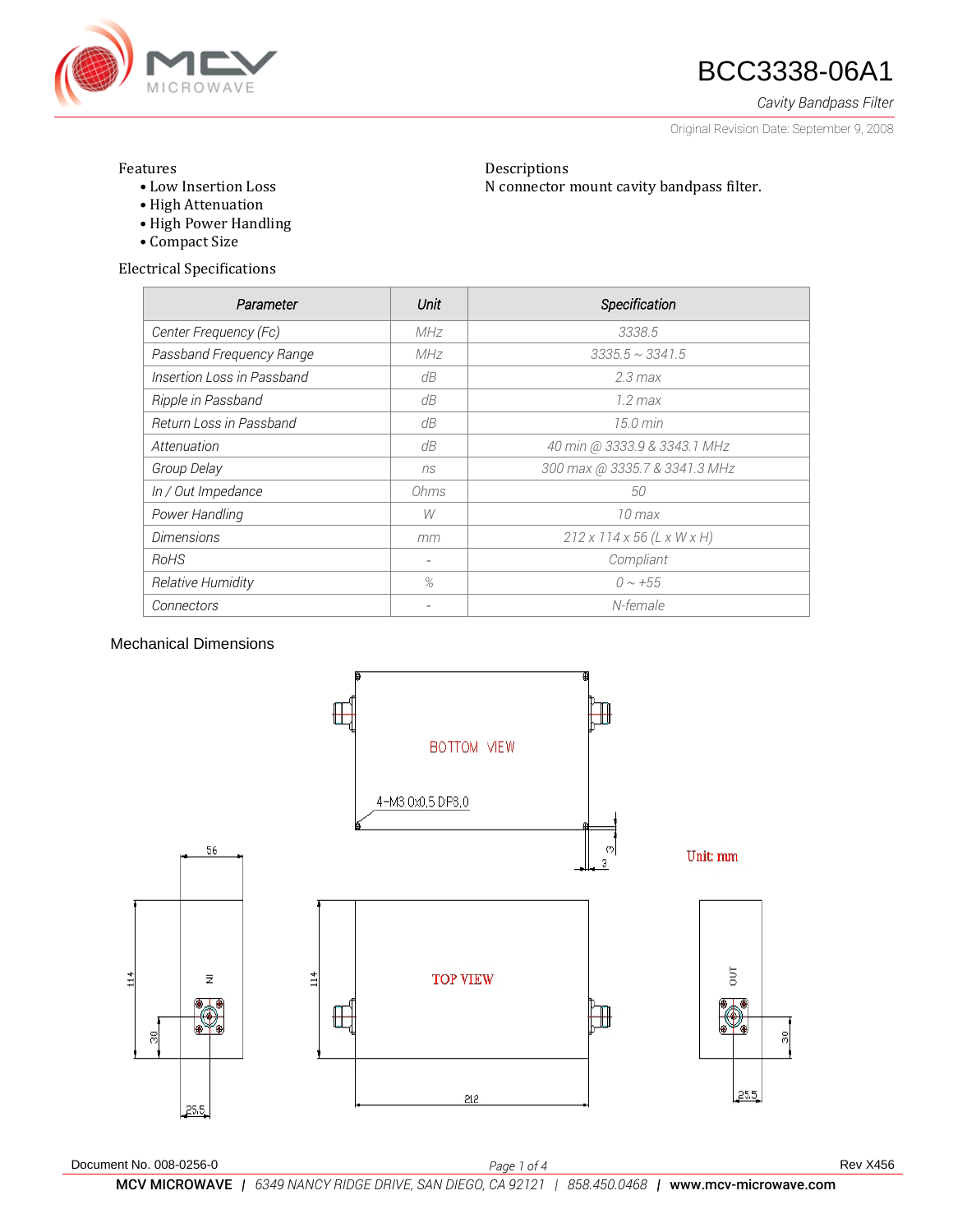

## **AND BCC3338-06A1**

*Cavity Bandpass Filter*

Original Revision Date: September 9, 2008

#### Electrical Response

Eile View Channel Sweep Calibration Trace Scale Marker System Window Help Marker 1 3.338500000 GHz Marker: 1 of 3 Marker 1 Marker 2 Marker 3 Off 5.00 **IB-811** Mkr 1: 3.338500 GHz  $22.87dB$  $0.00$ <del>Mkr⊿</del>≩ 3<del>.33550</del> GĦz .<br>24.45 dB  $\frac{1}{2}$ З,  $-5.00$ ДL, 34150<mark>0 GH</mark>z  $34.07 - 48$  $-10.00$  $-15.00$  $-20.00$ 4  $-25.00$  $\frac{\Delta}{5}$ '2  $-30.00$  $-35.00$  $-40.00$ -45.00 <u>| |</u><br>Ch1: Start 3.32850 GHz Stop 3.34850 GHz  $\begin{array}{|c|c|c|}\n\hline\n\text{\#} & \text{Ref} & \text{Frequency (MHz)}\n\end{array}$ Response 3338.5  $-22.882$  dB 1 3335.5  $-24.448$  dB  $\frac{2}{3}$ 3341.5  $-34.068$  dB File View Channel Sweep Calibration Trace  $Scale$ Marker System Window Help Marker 6 3.344867010 GHz H Marker: 2 of 3 Marker 6 Marker 4 Marker 5 Off 10.00 Mkr 3: 3.341500 GHz  $-1.821dB$  $0.00 -$ 3.33390<mark>0 GHz</mark> 46.78 dB <del>∕kr⊿</del>  $\frac{1}{2}$  $-10.00$ <del>34310<mark>0</mark> GHz</del> 51.35 dB 3.344867 GHz 41.71 dB Mkr 6  $-20.00$  $-30.00$ 6  $-40.00$  $-50.00$  $\frac{X}{5}$  $-60.00$  $-70.00$  $-80.00$  $-90.00$ Stop 3.34850 GHz Ch1: Start 3.32850 GHz  $Ref$ Frequency (MHz) Response 3338.5  $-1.0460$  dB  $\overline{1}$ 3335.5  $-1.5811dB$ 2 3 3341.5  $-1.8211dB$  $\overline{\mathbf{4}}$ 3333.9 46.802 dB 5 3343.1 -51.346 dB 3344.867 -41.709 dB 6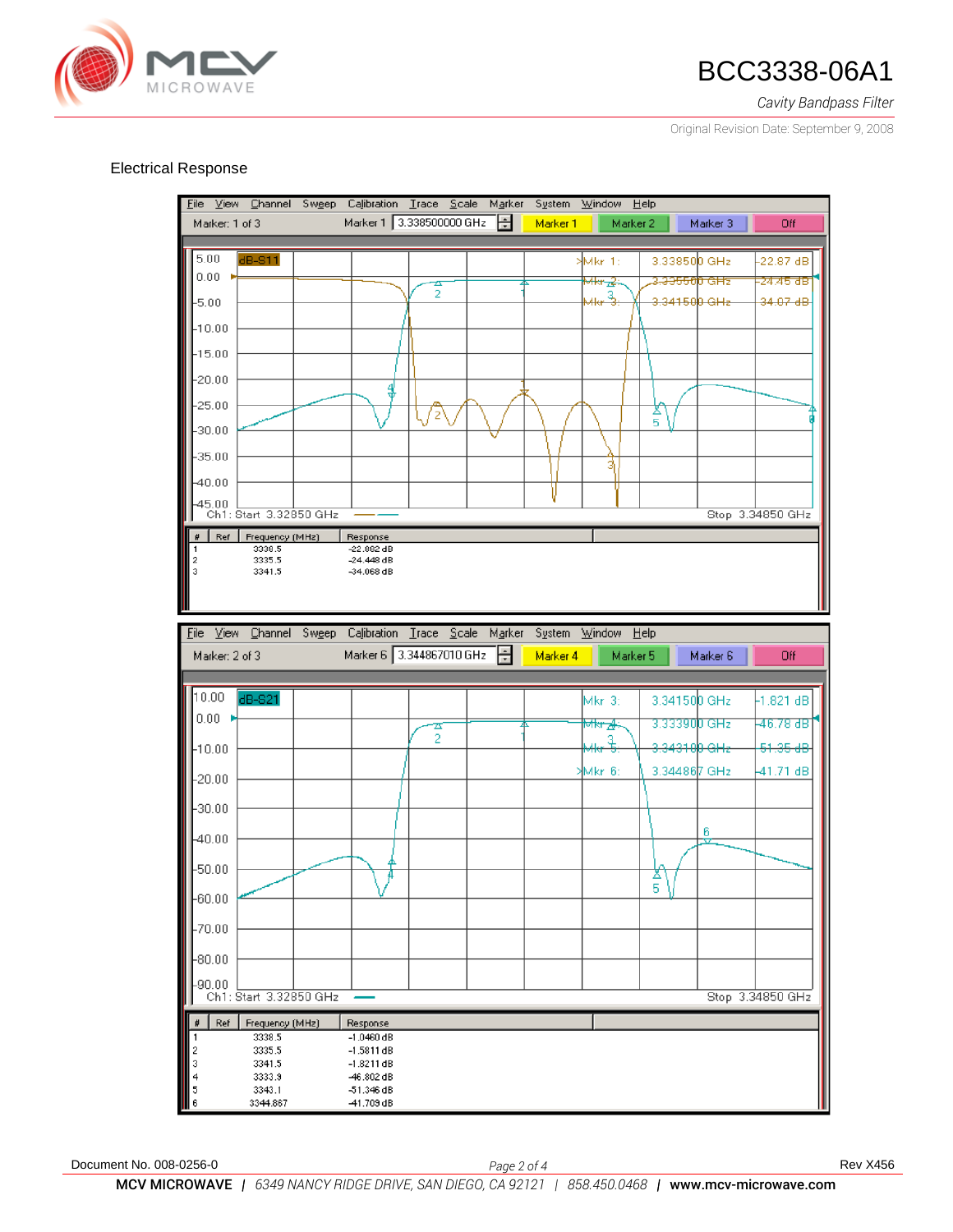

# **AND BCC3338-06A1**

*Cavity Bandpass Filter*

Original Revision Date: September 9, 2008

|                                                 | File View Channel Swgep Calibration Trace Scale Marker                    |                               |  |        |          | System Window Help |                         |                  |
|-------------------------------------------------|---------------------------------------------------------------------------|-------------------------------|--|--------|----------|--------------------|-------------------------|------------------|
| Marker: 2 of 3                                  |                                                                           | Marker 1 0 Hz                 |  | $\div$ | Marker 4 | Marker 5           | Marker 6                | Off              |
|                                                 |                                                                           |                               |  |        |          |                    |                         |                  |
| 1.00                                            | dB-S21                                                                    |                               |  |        |          | <b>AMK1:</b>       | 0 Hz                    | $0.0000$ dB      |
| 0.00                                            |                                                                           |                               |  |        |          | $\Delta$ Mk 2:     | $-3.0000000$ MHz        | -0.5382 dB       |
| $\mathsf{F}_{1.00}$                             |                                                                           |                               |  |        |          | <b>AMR-3:</b>      | <del>3.000000 MHz</del> | 0.7806 dB        |
| $-2.00$                                         |                                                                           |                               |  |        |          | Mkrg:<br>з         | 3.338500 GHz            | $-1.043$ dB      |
| -3.00                                           |                                                                           |                               |  |        |          |                    |                         |                  |
| $-4.00$                                         |                                                                           |                               |  |        |          |                    |                         |                  |
|                                                 |                                                                           |                               |  |        |          |                    |                         |                  |
| -5.00                                           |                                                                           |                               |  |        |          |                    |                         |                  |
| $-6.00$                                         |                                                                           |                               |  |        |          |                    |                         |                  |
| $-7.00$                                         |                                                                           |                               |  |        |          |                    |                         |                  |
| -8.00                                           |                                                                           |                               |  |        |          |                    |                         |                  |
| $-9.00$                                         |                                                                           |                               |  |        |          |                    |                         |                  |
|                                                 | Ch1: Start 3.32850 GHz                                                    |                               |  |        |          |                    |                         | Stop 3.34850 GHz |
| $\sharp$<br>Ref                                 | Frequency (MHz)<br>0                                                      | Response                      |  |        |          |                    |                         |                  |
| 1<br>R<br>R                                     | -3                                                                        | 0.00000 dB<br>$-0.53766$ dB   |  |        |          |                    |                         |                  |
| $\begin{array}{c} 2 \\ 3 \\ R \end{array}$<br>R | з<br>3338.5                                                               | $-0.77642$ dB<br>$-1.0460$ dB |  |        |          |                    |                         |                  |
|                                                 |                                                                           |                               |  |        |          |                    |                         |                  |
|                                                 | File View Channel Swgep Calibration Trace Scale Marker System Window Help |                               |  |        |          |                    |                         |                  |
|                                                 |                                                                           | Marker 1 0 Hz                 |  | 를      |          |                    |                         |                  |
| Marker: 3 of 3                                  |                                                                           |                               |  |        | Marker 7 | Marker 8           | Marker 9                | Off              |
| 1.00                                            | $Ls-S21$                                                                  |                               |  |        |          | <b>AMK1:</b>       | $0$ Hz                  | 0.0000 s         |
| 0.80                                            |                                                                           |                               |  |        |          |                    |                         |                  |
|                                                 |                                                                           |                               |  |        |          | ∆Mk 2:             | $-2.800000$ MHz         | 123.6ns          |
| 0.60                                            |                                                                           |                               |  |        |          |                    |                         |                  |
| 0.40                                            |                                                                           |                               |  |        |          | AMR-3              | 2.800000 MHz            | $123.0 -$        |
|                                                 |                                                                           |                               |  |        |          | MkrB               | 3.338500 GHz            | 171.4 ns         |
|                                                 |                                                                           |                               |  |        |          |                    |                         |                  |
| 0.20                                            |                                                                           |                               |  |        |          |                    | <u>الزاران زارانا</u>   |                  |
| 0.00                                            |                                                                           |                               |  |        |          |                    |                         |                  |
| $-0.20$                                         |                                                                           |                               |  |        |          |                    | <b>Information</b>      |                  |
|                                                 |                                                                           |                               |  |        |          |                    |                         |                  |
| $-0.40$                                         |                                                                           |                               |  |        |          |                    |                         |                  |
| $-0.60$                                         |                                                                           |                               |  |        |          |                    |                         |                  |
|                                                 |                                                                           |                               |  |        |          |                    |                         |                  |
| -0.80                                           |                                                                           |                               |  |        |          |                    |                         |                  |
| $-1.00$                                         | Ch1: Start 3.32850 GHz                                                    |                               |  |        |          |                    |                         | Stop 3.34850 GHz |
| Ref                                             | Frequency (MHz)                                                           | Response                      |  |        |          |                    |                         |                  |
| R<br>1                                          | 0                                                                         | 0.00000 s                     |  |        |          |                    |                         |                  |
| R<br>R                                          | $-2.8$<br>2.8                                                             | 134.33 ns<br>127.17 ns        |  |        |          |                    |                         |                  |
| $\frac{2}{3}$ R                                 | 3338.5                                                                    | 167.72 ns                     |  |        |          |                    |                         |                  |